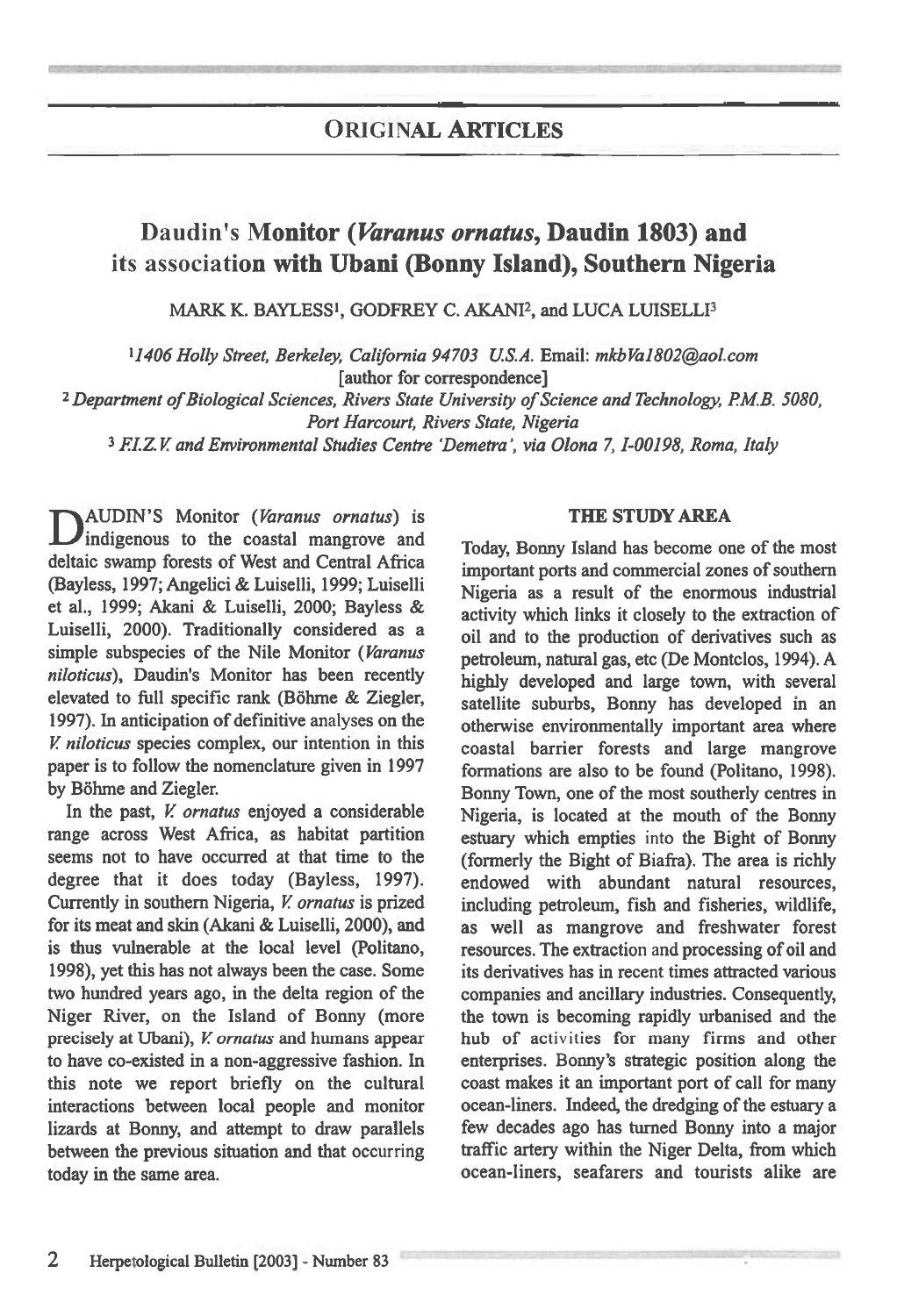**directed into the hinterland via Port Harcourt, the capital of Rivers State. The Bonny Estuary is, however, not an exclusively separate system, but is linked to neighbouring estuaries by tidal creeks and channels. NEDECO (1959) noted that a beach originally separated the Bonny and New Calabar estuaries but, following repeated 'brace action', the beach gave way, thus creating one joint entrance to both rivers. Rainfall around Bonny is remarkably heavy. In some years as much as 4520 mm of rain is recorded while conventional rainfall is normal, even in the dry season, on account of the region's proximity to the ocean.** 

### **AN HISTORICAL ACCOUNT**

**In the early nineteenth century, Bonny was a wholesale market place for slaves, with no fewer than 20,000 slaves being sold and deported annually to the Americas and to Europe. The people of the Brass country (presently in Bayelsa State), called Allakoos, Ibbibbys (= Ibibio) or Quaw, and the Heebo (= Ibo) people constituted the majority of the slave-trade market. During the reign of King Opubo Fubara Pepple (1792-1830), himself originally of Ibo descent, as were many of the principal slave traders, life in Bonny was rigorous. In time, commodities such as salt, yams and trading in slaves grew in importance and commerce began to increase, both for the King and for the traders of Bonny. The once continuous block of flooded forest and mangrove forest was broken up by a crisscross of roads, especially along the main river courses which became crucial trading axes (the Rivers of Bonny, New Calabar, and Sombreiro). As a result of these environmental changes, people of different ethnic groups and traditions started to mix, with the result that a halfcaste culture grew up (De Montclos, 1994).** 

**In 1823, Captain John Adams, trader, ship's captain and explorer, wrote down his impressions of all those aspects of native life that he had encountered in his travels along the West African coastline. In particular, Adams's very precise observations of Bonny, situated on the eastern side of the River Niger region and approximately five miles from the sea are invaluable. In the first decades of the nineteenth century, the Brass people**  **who inhabited the small town of Peterside, situated on the banks of the Bonny River, but on the opposite side of Bonny town, practised a cult which prescribed special veneration of the Rock Python** *(Python sebae), a* **large-sized (up to 9 m long) snake which is still present in the region to the present day (Luiselli, Angelici & Akani, 2001). This sacred reptile was permitted to roam freely throughout the huts and grounds of the villages. Should one of these snakes ever seize a small child, the grieving mother would display pride in the fact that such a sacred creature had taken her child (Adams, 1823; Johnston, 1923). This cultic snake worship was repulsive to the English sailors who thought of this savagery as utterly wretched. In Bonny, the Ibo natives had their own**  sacred reptile, Daudin's Monitor (V. ornatus), **as their deity, referred to by King Opubo Pepple as his `fetiche' [= fetish] or ju-ju [sometimes spelled jew-jew].** 

**According to Kingsley (1897), neither fetiche nor ju-ju were native words. Fetiche comes from the word old portuguese explorers used to designate the objects they thought the natives worshipped, and in which they were wise enough to recognize a certain similarity to their own little**  images and relics of Saints, 'Feitico'. Ju-ju, on the **other hand, is french and comes the word for toy or doll, while other scholars believe it to originate from `gru-gru', a Mandingo word for charm. Fetiche is more precise and has more affinity to the image of a Saint, as it is not venerated for itself, or treasured because of its prettiness, but only because it is the residence, or the occasional haunt, of a spirit (Kingsley, 1897).** 

**These monitor lizards were seen by Captain Adams and others crawling about the town, where they were caressed and fed by the Ibo natives. A widely held local belief was in circulation that anyone entering a house which had also been entered by a monitor would enjoy specially good fortune. Indeed, Captain Adams experienced a further demonstration of this 'lizard worship' and noted it; One day, thirty or forty canoes were surrounding a larger vessel in the river when a `fetiche' or monitor lizard was observed in the centre of the river, swimming to Peterside, just**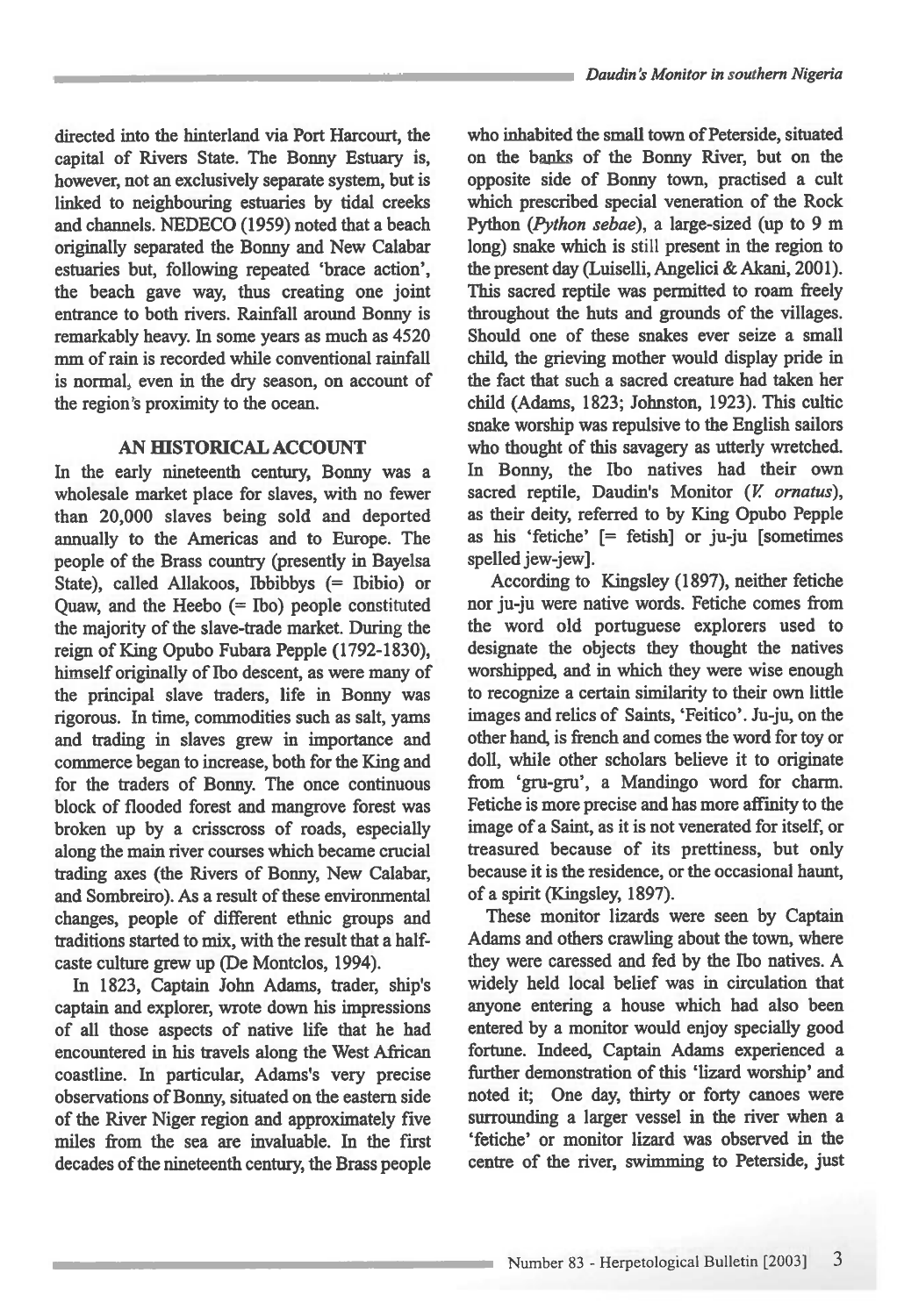across the river from Bonny. All the canoes left the larger vessel in pursuit of their fetiche to see who would reach it first and take it to the opposite shore. On their return to the shore on the Bonny side, Captain Adams asked the natives, 'What would have happened if the New Calabar fetiche, the shark, had reached their lizard fetiche first?' The natives apparently replied that the shark would never have dared to touch their deity! Thus, it seems that within one small region of the Niger Delta, the Brass in Peterside worshipped the Rock Python, the Ibo in Bonny, just across the river, worshipped Daudin's Monitor while, in New Calabar, the people worshipped the shark. Such fetiche worship was common throughout Africa. In the Kasai region of the Congo around Brazzaville, for example, the Lele people worshipped the Pangolin (Manis tricuspis), and persecuted the Nile Monitor (Varanus niloticus) (Douglas, 1957).

While theology was clearly not an important aspect of life in Bonny, Peterside, Calabar or elsewhere in the Niger Delta, King Opubo Pepple had shown Captain Adams the numerous Christian artifacts displayed on a table in the royal palace, used merely as ornaments and possessing no other significance for him which had been brought to Bonny decades before by Portuguese missionaries. According to Adams (1823), a cross, once the central symbol of the Portuguese church, appears to have still been in use as a sign at the cross roads in Bonny. By the time the slave trade had been abolished in Africa, the trade in other than human goods was vigorously pursued. After 1846, when the first missionaries were allowed to settle in West Africa, the towns of Calabar, Brass and Bonny experienced an increase in size, most markedly from 1861 to 1864, and particularly amongst immigrants and converts to Christianity (Ikime, 1980). By the 1860s, Christianity was becoming increasingly important. In 1869, a man named Peter Obonanta, was probably the first to renounce traditional animistic religion, and was baptized as a Christian (Isichei, 1982).

By 1878, the fetish cult of iguanas, [used to designate monitors], a name imported from the West Indies into West Africa, and still widely used in pidgin English by the people of the Delta (Angelici & Luiselli, 2000) was so considerable that the British Consular authorities of the deltaic Niger River, or 'Oil Rivers' region, lent it their sanction as well (Johnston, 1923). All Europeans under Consular jurisdiction were forbidden to kill the sacred fetiche of Bonny, or Rock Python of Brass. However, an incident occurred at Brass, in 1878, whereby an agent of the firm of Messrs Hatton and Cookson, discovering a large python in his house, had killed it outright. When this misdeed had become known to the Brass's Chieftain, the people descended on the factory of Hatton & Cookson, forcibly removing the agent who had killed their fetiche. They tied him down to the ground by his thumbs and toes, spat into his mouth and performed other indignities on his person. The Chieftain and followers broke into the nearby store owned by this agent, and took goods equal in value to twenty pounds' sterling as retribution. Consul Hopkins, learning of this disturbance in Brass, considered the case, and summarily fined the agent an additional twenty pounds' sterling! This was the usual punishment for any European sufficiently ignorant to harass, injure or kill a fetiche in Bonny, Brass, Calabar or elsewhere in Nigeria. But nowhere in deltaic Nigeria was the fetiche so strong as in Bonny.

In Bonny, the cult of monitor lizards had become a nuisance by early in 1878, for these reptiles devoured fowls, turkeys, ducks and geese belonging to the Europeans with impunity. It is reported in the original sources that these lizards would lie in the middle of the road or in doorways, and savagely lash the legs of those people walking a tail-length away, often leaving them bloodied by their assaults.

The Church Missionary Society, through its actions in converting the natives to Christianity, seem to have brought about changes from this absurd fetiche and associated practices in just one day! In March of 1882, a great 'infestation' of monitor lizards occurred at Bonny. There, they were to be found in every hut, house, garden, roof or churchyard. On Easter Sunday 1882, the missionaries convinced the converted Ibo people, including King George Oruigbiji Pepple I (1866-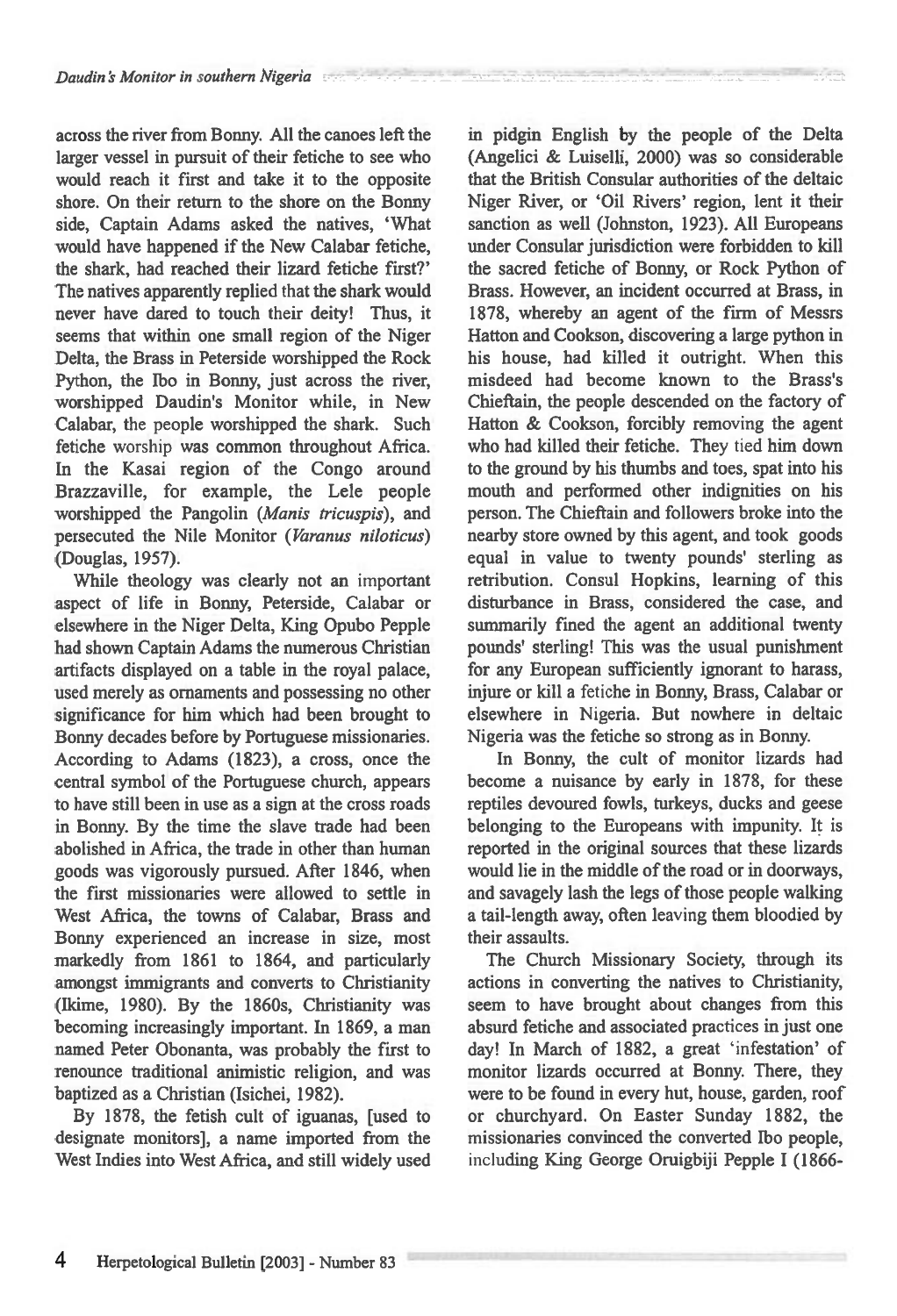**83), to slaughter the saurian fetiche. So when the church bells sounded out that Easter Sunday morning upon Bonny, a large number of men and boys armed themselves with machetes, clubs and sticks and proceeded to slaughter the monitors, resulting in the slaughter of every** *Varanus* **they met with. The stench from the lizards' bloated bodies scattered throughout Bonny soon became unbearable. A similar slaughter had occurred two years' previously earlier in Brass, where all the fetiche pythons across the river from Bonny had been killed. This time the massacre had occurred in Bonny itself. Following this 'saurian holocaust', the people had left behind their animistic beliefs, and turned instead to Christian ones, in the shadow of the many hundreds of dead monitor lizards strewn across this small trading town (Johnston, 1923; Loveridge, 1949). Christianity has proved to be long lasting, for more than ninety per cent of the population of southern Nigeria remains Christian today (De Montclos, 1994).** 

**The birth of Christianity in Bonny officially began on that Easter Morning of 1882, among the bloodshed of hundreds** of **monitor lizards, all in the Name of God replacing one Fetish for another, a man rather than a lizard.** 

### **THE CURRENT SITUATION**

**The presence of monitor lizards along both sides of the estuarine tract of the Bonny River, that is, both in Bonny Island and around Peterside, has been recently confirmed by Angelici & Luiselli (1999, see localities numbered 1 and 2 in Figure 2, at page 35). In the coastal area of the Bonny River, the monitors occur nowadays mainly around Peterside within pockets of freshwater habitat which mark the pipeline of the Shell Petroleum Developmental Company and of Manifold. Angelici & Luiselli (1999) also observed these lizards amongst the mangrove swamps. Many are trapped by the natives as they are relatively abundant there. Studies by two of us (LL and GCA) showed that no fewer than three adult monitors are caught bimonthly around the single village of Peterside. The monitor lizards are usually trapped using crabs as bait (mainly** 

**Cardiosoma armatum, Uca tangeri, and Sersama huzardii, which abound in the place). It must be noticed that crabs are the main food type for freeranging** *V ornatus* **from southern Nigeria (Angelici & Luiselli, 1999; Luiselli et al., 1999), and the fact that they are used as bait by natives is an indication of the fact that the crab-eating preferences of monitors are well known to local hunters. A few days after setting the bait, it begins to decay, supporting the growth of a large maggot population. The smell of putrifying crab attracts the monitor, which is then trapped. The decline in the monitor population finds an explanation in the legend that** the **monitor was only killed once it had eaten a child. Following this incident, the natives began killing and eating the reptiles and their numbers declined dramatically. Such legends aside, increased human activity and frequent oil spillages have contributed to the reduction in the population of monitors, caused by the destruction of eggs and the pursuit of adults for skin and meat. It is noteworthy that stuffed adult monitor lizards are frequently offered for sale as souvenirs in tourist shops in Port Harcourt, Aba, and Calabar,**  as well as in ju-ju markets throughout the region.

**In a recent ethno-zoological survey, Akani & Luiselli (2001) found that veneration for monitor lizards is still alive in sectors of southern Nigeria, being specially concentrated in Delta State and Rivers State, whereas they are persecuted nearly everywhere in Bayelsa, Akwa-Ibom, and Cross River States. In particular, a tendency was observed toward respect for these animals by animistic people in Bonny island, although the mixed ethnic and cultural composition of this developing town has nowadays compromised the positive traditions towards monitors. Consequent killing of many specimens now occurs amongst those who observe Christian traditions, now dominant in the area.** 

**Across West Africa, belief in** *Varanus* **and other reptilian Fetish is still present, at Bamako's Fetish Market in Mali (Eason & Attum, 2002) and at the largest Fetish market in all of West Africa, at Cotonou in Benin.**